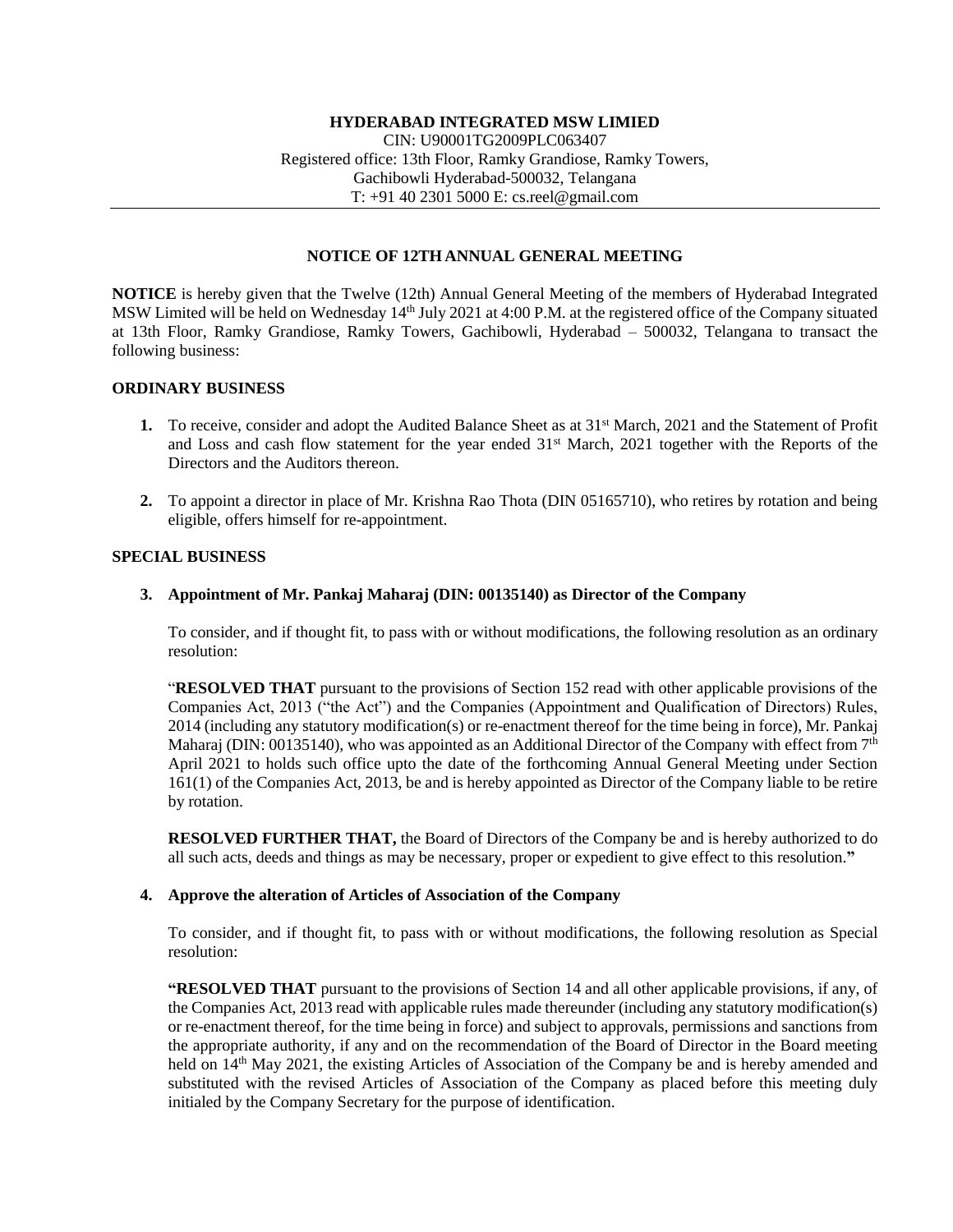**RESOLVED FURTHER THAT,** the Board of Directors of the Company be and is hereby authorized to do all such acts, deeds and things as may be necessary, proper or expedient to give effect to this resolution."

> **By Order of the Board of Hyderabad Integrated MSW Limited**

> > **Ankit Kumar Katta Company Secretary Membership No: A50661**

**Place : Hyderabad Date : 14th May 2021**

#### **NOTES:**

- 1. A member entitled to attend and vote at the twelve (12th) Annual General Meeting (the "Meeting") is entitled to appoint a proxy to attend and vote on a poll instead of himself and the proxy need not be a member of the Company. The instrument appointing proxy should, however, be deposited with the Company not less than forty-eight hours before the commencement of the Meeting.
- 2. A person can act as a proxy on behalf of members not exceeding fifty and holding in the aggregate not more than ten percent of the total share capital of the Company carrying voting rights. A member holding more than ten percent of the total share capital of the Company carrying voting rights may appoint a single person as proxy and such person shall not act as a proxy for any other person or shareholder. The holder of proxy shall prove his identity at the time of attending the Meeting. The instrument of proxy in order to be effective, must be deposited at the Registered Office of the Company, duly completed and signed, not less than 48 hours before the commencement of meeting.
- 3. In case of joint holders attending the AGM, the shareholder whose name appears as the first holder in the order of names as per the Register of Members of the company will be entitled to vote
- 4. Members are requested to bring their attendance slips duly completed and signed mentioning therein details of their DP ID and Client ID/ Folio No accordingly.
- 5. Attendance slip, proxy form and the route map of the venue of the Meeting are annexed hereto.
- 6. An Explanatory Statement pursuant to Section 102(1) of the Companies Act, 2013 and Para 1.2.5 of SS-2 ('Secretarial Standard of General Meeting') relating to the Special Business to be transacted at the Meeting is annexed hereto.
- 7. Pursuant to Section 113 of the Companies Act, 2013, corporate members intending to send their authorized representatives to attend the meeting are requested to send a certified copy of the Board Resolution authorizing their representative to attend and vote on their behalf at the meeting.
- 8. The Register of Directors and their shareholding, maintained under Section 170 of the Companies Act, 2013 and the Register of Contract or Arrangement, maintained under section 189 of the Companies Act, 2013, will be available for inspection by the members at the AGM.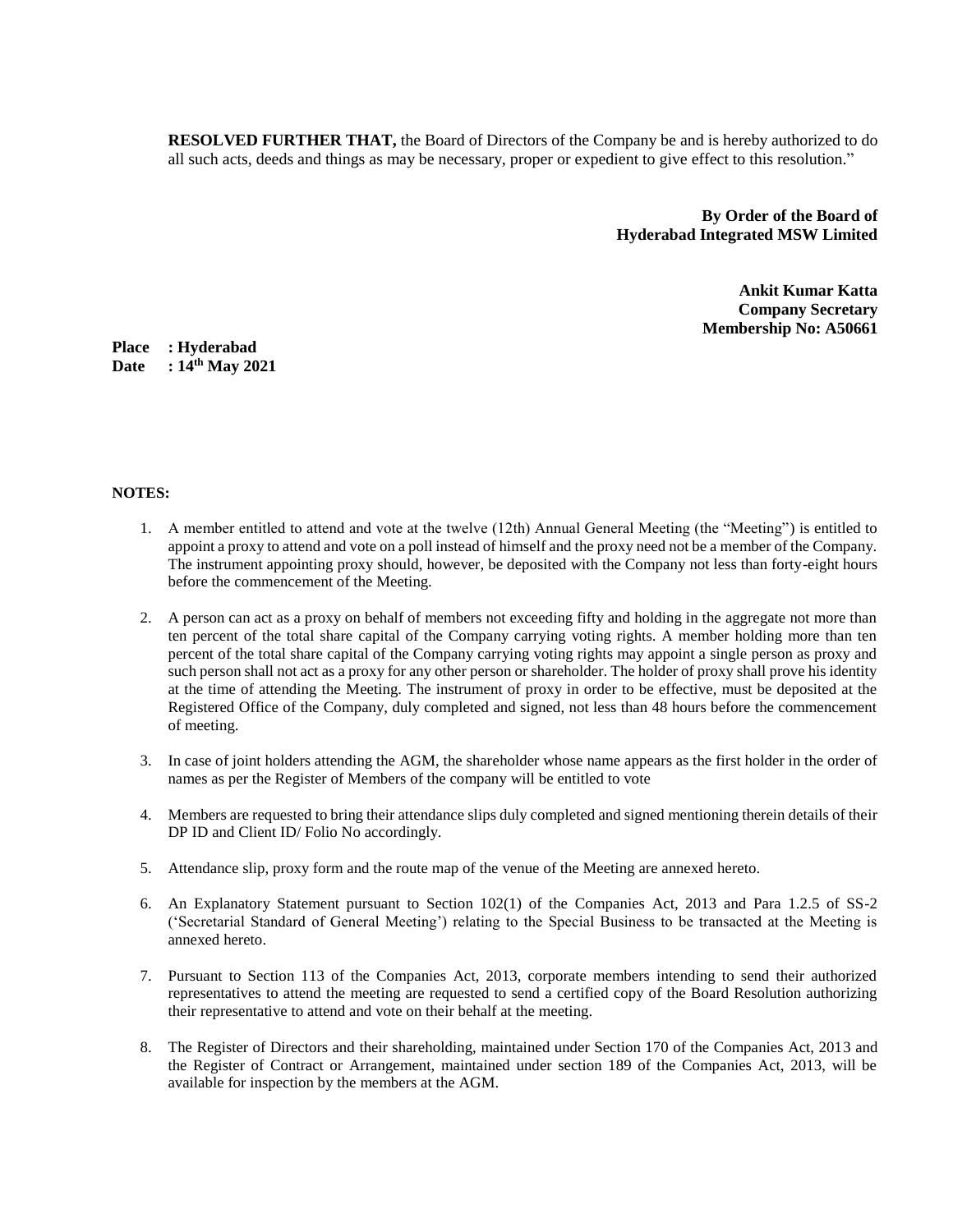- 9. All documents referred to in the Notice and Explanatory Statement shall be open for inspection at the registered office of the Company at 13th Floor, Ramky Grandiose, Ramky Towers Gachibowli Hyderabad 500032 on all working days between 10 A.M. to 6 P.M. and also at the AGM.
- 10. The Board of Directors has recommended the Members to consider re-appointment of Mr. Krishna Rao Thota (DIN 05165710) who retires by rotation and being eligible, offers himself for re-appointment.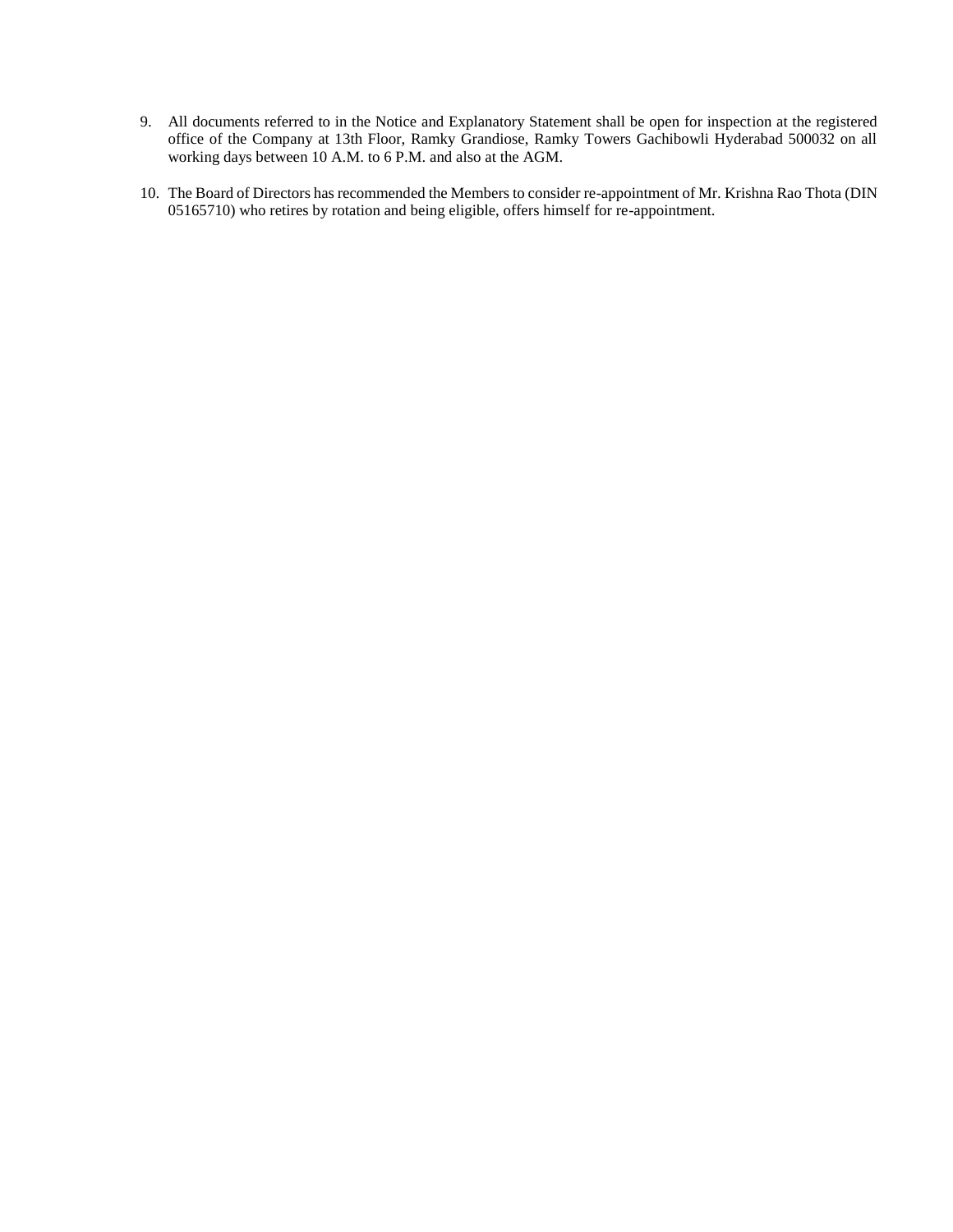# **HYDERABAD INTEGRATED MSW LIMIED**

CIN: U90001TG2009PLC063407 Registered office: 13th Floor, Ramky Grandiose, Ramky Towers, Gachibowli Hyderabad-500032, Telangana T: +91 40 2301 5000 E: cs.reel@gmail.com

## **Explanatory Statement (Pursuant to section 102 of the Companies Act, 2013)**

As required under section 102 of the Companies Act, 2013 (Act) and Para 1.2.5 of SS-2 ('Secretarial Standard of General Meeting'), the following explanatory statement sets out material facts relating to the special business item mentioned under the accompanying Notice:

## **Item No. 3:**

The Board of Directors of the Company in the Board meeting held on 7th April, 2021 had appointed Mr. Pankaj Maharaj (DIN: 00135140) as Additional Director of the Company with effect from 7th April, 2021. In accordance with the provisions of Section 161 of Companies Act, 2013, Mr. Pankaj Maharaj (DIN: 00135140) shall hold office up to the date of the forthcoming Annual General Meeting. The Company has received notice under Section 160 of the Companies Act, 2013 from Mr. Pankaj Maharaj (DIN: 00135140) signifying his candidature as Director of the Company.

The Board considers that it is in the interest of the Company to have Mr. Pankaj Maharaj (DIN: 00135140), on the Board of the Company as Director of the Company liable to be retire by rotation and recommended his reappointment as Director of the Company in the Board meeting held on 14th May 2021.

Pursuant to the provisions of Section 152 and other applicable provisions, if any, read with Schedule IV and other applicable provisions of the Companies Act, 2013 and the allied rules made thereunder (including any statutory modification or re-enactment thereof) and applicable clauses of the Articles of Association of the Company, the aforesaid appointment of Mr. Pankaj Maharaj (DIN: 00135140) as Director of the Company require approval of Members of the Company by way of an ordinary resolution.

| Name of the Director                                                                                                                                                  | Pankaj Maharaj                                                                                                                                                               |
|-----------------------------------------------------------------------------------------------------------------------------------------------------------------------|------------------------------------------------------------------------------------------------------------------------------------------------------------------------------|
| <b>DIN</b>                                                                                                                                                            | 00135140                                                                                                                                                                     |
| Father's Name                                                                                                                                                         | Mr. Mohan Lal Maharaj                                                                                                                                                        |
| Date of Birth                                                                                                                                                         | 23rd February 1968                                                                                                                                                           |
| Age                                                                                                                                                                   | 53 Years                                                                                                                                                                     |
| Date of appointment as Additional Director                                                                                                                            | $7th$ April 2021                                                                                                                                                             |
| Expertise in specific functional areas                                                                                                                                | Finance and Accounts                                                                                                                                                         |
| Qualification                                                                                                                                                         | <b>Chartered Accountant</b>                                                                                                                                                  |
| Terms and conditions of appointment and<br>reappointment along with details of<br>remuneration sought to be paid and the<br>remuneration last drawn by<br>such person | Copy of appointment letter available at the registered<br>office of the Company during business hours on any<br>working day up to the date of this Annual General<br>Meeting |
| Directorship held in other companies                                                                                                                                  | Medicare Environmental Management Pvt. Ltd.<br>1.<br>Pithampur Industrial Waste Management Private<br>2.<br>Limited<br><b>Ramky MSW Private Limited</b><br>3.                |

Brief Profile of Mr. Pankaj Maharaj (DIN: 00135140), Director pursuant to para 1.2.5 of SS-2 is provided in the table below: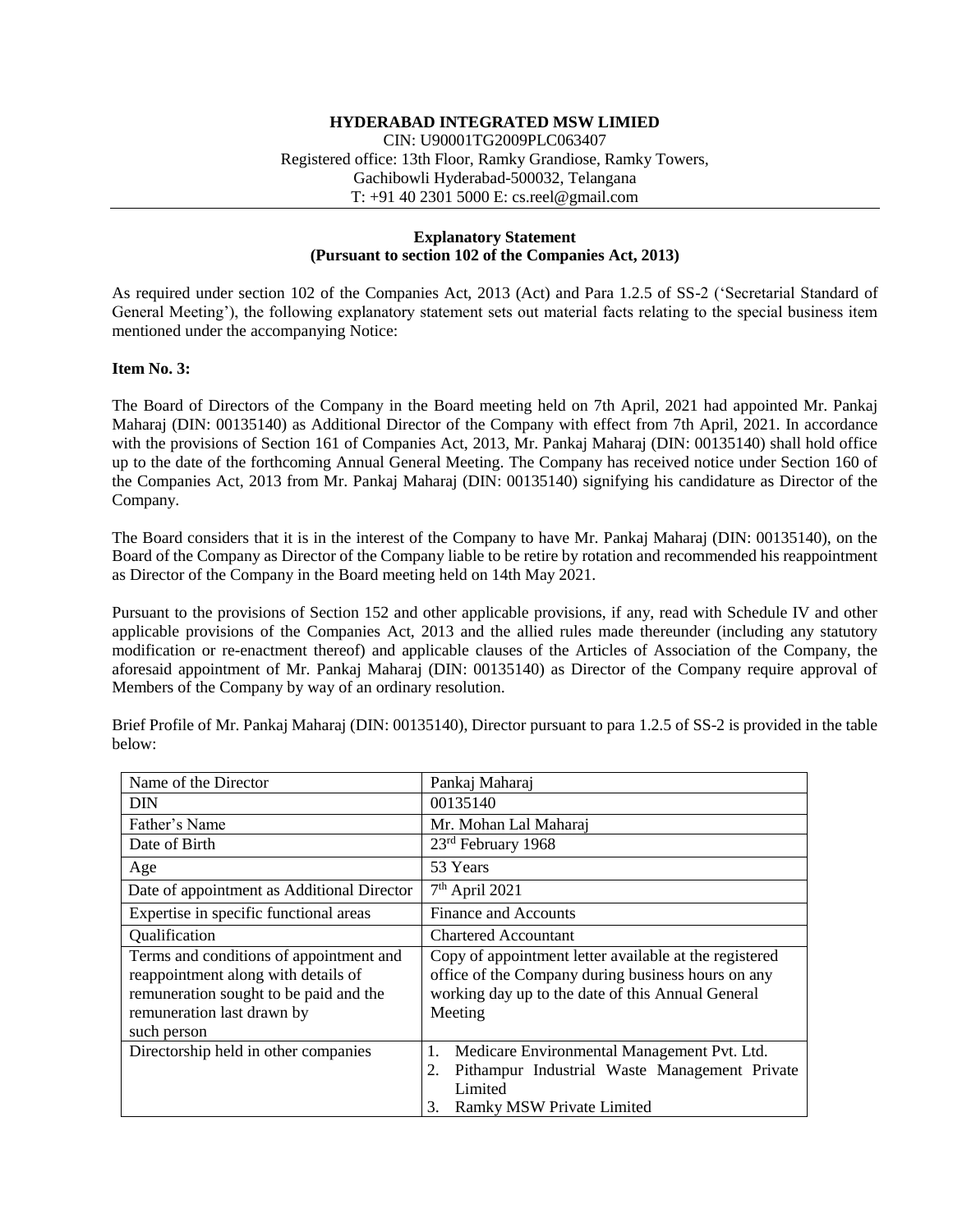|                                          | Pro Enviro Recycling Private Limited<br>4.          |  |
|------------------------------------------|-----------------------------------------------------|--|
|                                          | Mumbai Waste Management Limited<br>5.               |  |
|                                          | Chennai MSW Private Limited<br>6.                   |  |
|                                          | B & G Solar Private Limited                         |  |
|                                          | Delhi MSW Solutions Limited<br>8.                   |  |
|                                          | Visakha Solvents Limited<br>9.                      |  |
| Chairman/member of the committee of the  | Member of Corporate Social responsibility Committee |  |
| Board of Directors of the Company        | of the Company.                                     |  |
| Chairman/member of the committee of the  | Member of Corporate Social Responsibility Committee |  |
| Board of Directors of other companies in | of Medicare Environmental Management Pvt. Ltd       |  |
| which he/she is a director               |                                                     |  |
| Number of shares held in the Company     | N <sub>il</sub>                                     |  |
| Number of Board Meeting attended         | Four Board meeting and one Committee meeting        |  |
| Relationship with other Directors,       | Not applicable                                      |  |
| Manager and KMPs                         |                                                     |  |

None of the other Directors, Key Managerial Personnel, and their relatives, are in any way, concerned or interested, in the said resolution.

## **Item No 4:**

This is to inform you that, as part of conditions subsequent prescribed under facility agreement executed on 30th April 2021 with the Bank & Financial Institution and State Bank of India to avail financial assistance to the extent of INR 2,65,62,00,000 (Indian Rupees Two Hundred Sixty Five Crores and Sixty Two Lakh only), it is required to amend and substitute the existing Articles of Association to the satisfaction of the Lender, to inter alia provide for appointment of Nominee Director and borrowing power of the company as envisaged by the financing plan and other amendment as given under revised Articles of Association of the Company.

Further, the Shareholders agreement dated 20th August 2020 entered into between Ramky Enviro Engineers Limited, Metropolis Investment Holdings Pte. Ltd, Alla Ayodhya Rami Reddy, Oxford Ayyappa Consulting Service (India) Private Limited, and the persons identified in Schedule I to the Shareholder's Agreement (hereinafter referred to as 'SHA') has been amended on 4<sup>th</sup> February 2021. To incorporate the relevant provisions of the amended Shareholders" Agreement into the Articles of Association of Subsidiary Company, the company needs to amend and substitute its existing Articles of Association.

The Board of Directors in the meeting held on  $14<sup>th</sup>$  May 2021 has recommended amend and substitute to the existing Articles of Association of the Company. Draft copy of the revised Articles of Association is provided as an Annexure to this notice.

Pursuant to provisions of Section 14 of Companies Act, 2013, amendment of Articles of Association requires the approval of the Shareholders by way of Special Resolution. Accordingly, the above-mentioned matter as recommended by the Board has been placed before the Shareholders for approval.

None of the directors, key managerial personnel, or their relatives are in anyway concerned or interested, financial or otherwise in the resolutions.

> **By Order of the Board of Hyderabad Integrated MSW Limited**

> > **Ankit Kumar Katta**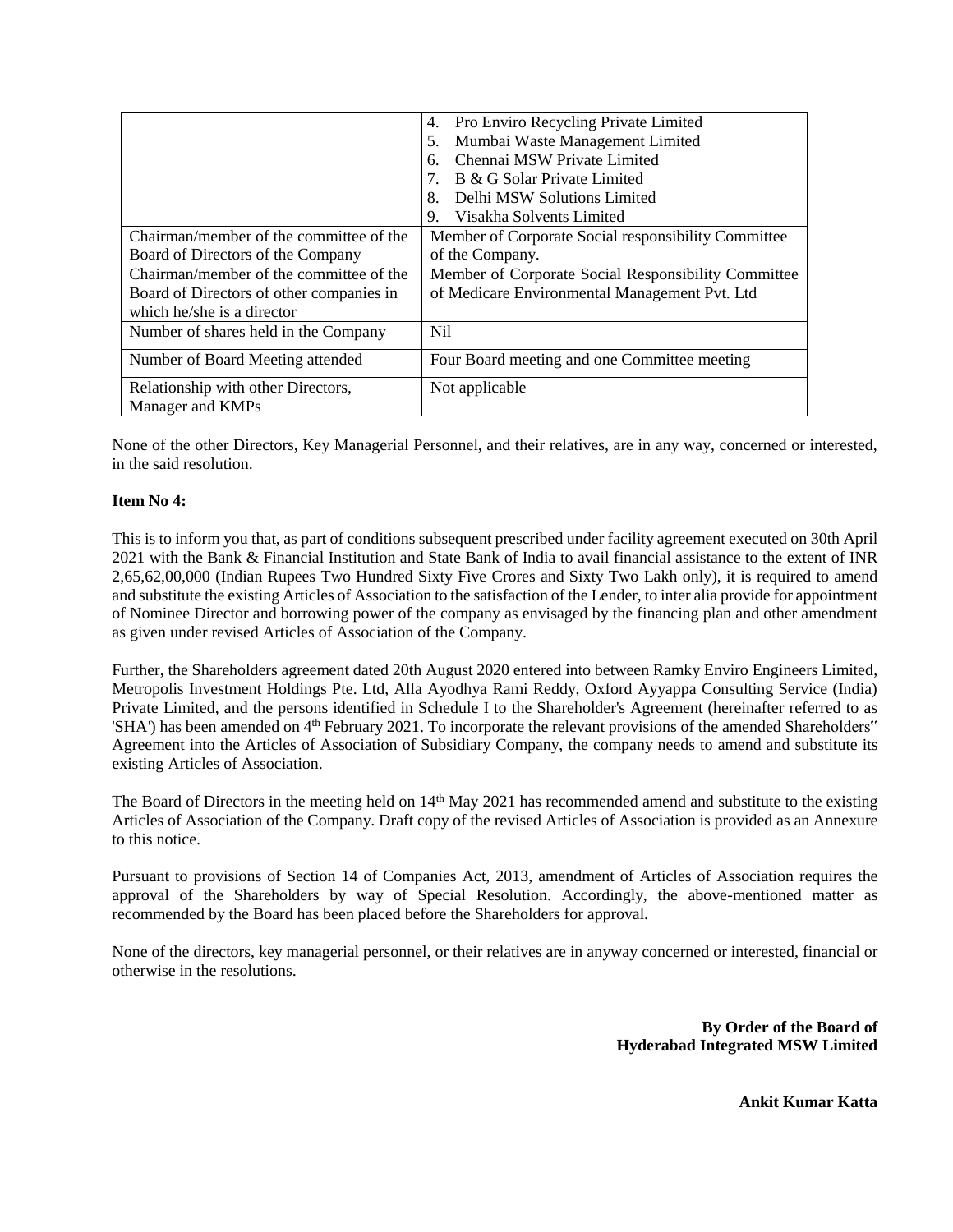*Company Secretary* **Membership No: A50661**

**Place : Hyderabad Date : 14th May 2021**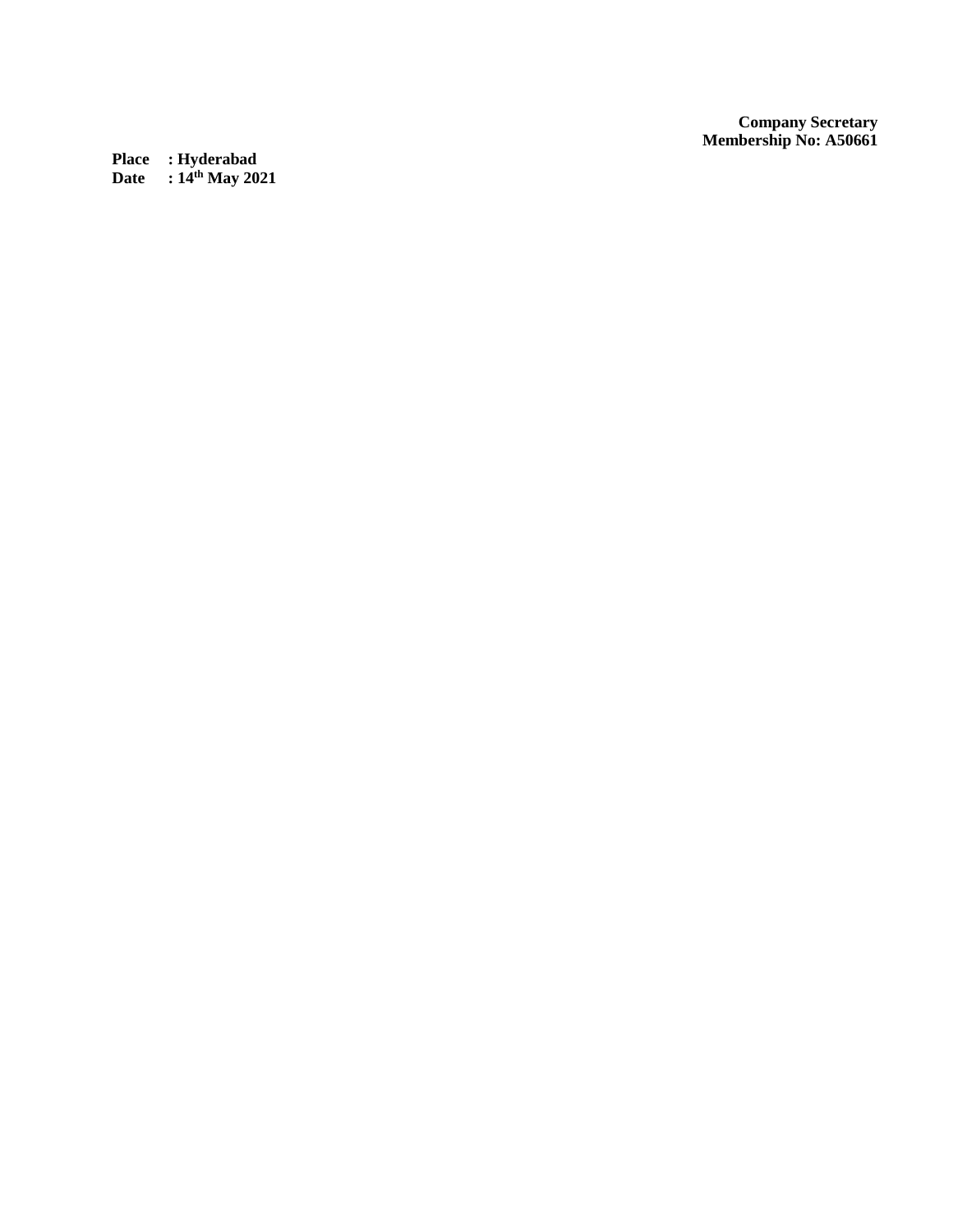## **HYDERABAD INTEGRATED MSW LIMIED**

CIN: U90001TG2009PLC063407 Registered office: 13th Floor, Ramky Grandiose, Ramky Towers, Gachibowli Hyderabad-500032, Telangana T: +91 40 2301 5000 E: cs.reel@gmail.com

#### **Proxy Form - Form MGT-11**

*[Pursuant to section 105(6) of the Companies Act, 2013 and rule 19(3) of the Companies (Management and Administration) Rules, 2014]*

#### **12th Annual General Meeting: Wednesday, 14th July 2021 at 4:00 P.M.**

| Name of the Member $(s)$ |  |
|--------------------------|--|
| Registered address       |  |
| E-mail id                |  |
| Folio No/ Client ID No   |  |
| DP ID                    |  |
|                          |  |

I/We, being the member (s) holding ............. shares of the Company, hereby appoint

| or failing him/her |
|--------------------|
|                    |
|                    |
|                    |
|                    |
|                    |
|                    |
|                    |
|                    |
|                    |
|                    |

as my/our proxy to attend and vote (on a poll) for me/us and on my /our behalf at the 12<sup>th</sup> Annual General Meeting of the company, to be held on Wednesday 14<sup>th</sup> July 2021 at 4:00 P.M. at the registered office of the Company situated at 13th Floor, Ramky Grandiose, Ramky Towers Gachibowli Hyderabad-500032, Telangana, India and at any adjournment thereof in respect of such resolutions as are indicated below:

|               | S. No.   Resolution                                       |     | <b>Voting (optional)</b> |         |
|---------------|-----------------------------------------------------------|-----|--------------------------|---------|
|               | <b>Ordinary Business:</b>                                 | For | Against                  | Abstain |
|               | To receive, consider and adopt the Financial statements   |     |                          |         |
|               | for the financial year ended 31st March 2021 and along    |     |                          |         |
|               | with the Auditors' Report and Directors' Report thereon.  |     |                          |         |
| $\mathcal{D}$ | To appoint a director in place of Mr. Krishna Rao Thota   |     |                          |         |
|               | (DIN 05165710), who retires by rotation and being         |     |                          |         |
|               | eligible, offers himself for re-appointment.              |     |                          |         |
|               | <b>Special Business:</b>                                  |     |                          |         |
| $\mathcal{R}$ | To appoint Mr. Pankaj Maharaj (DIN: 00135140) as          |     |                          |         |
|               | Director of the Company.                                  |     |                          |         |
|               | Approve for alternation of Articles of Association of the |     |                          |         |
|               | Company                                                   |     |                          |         |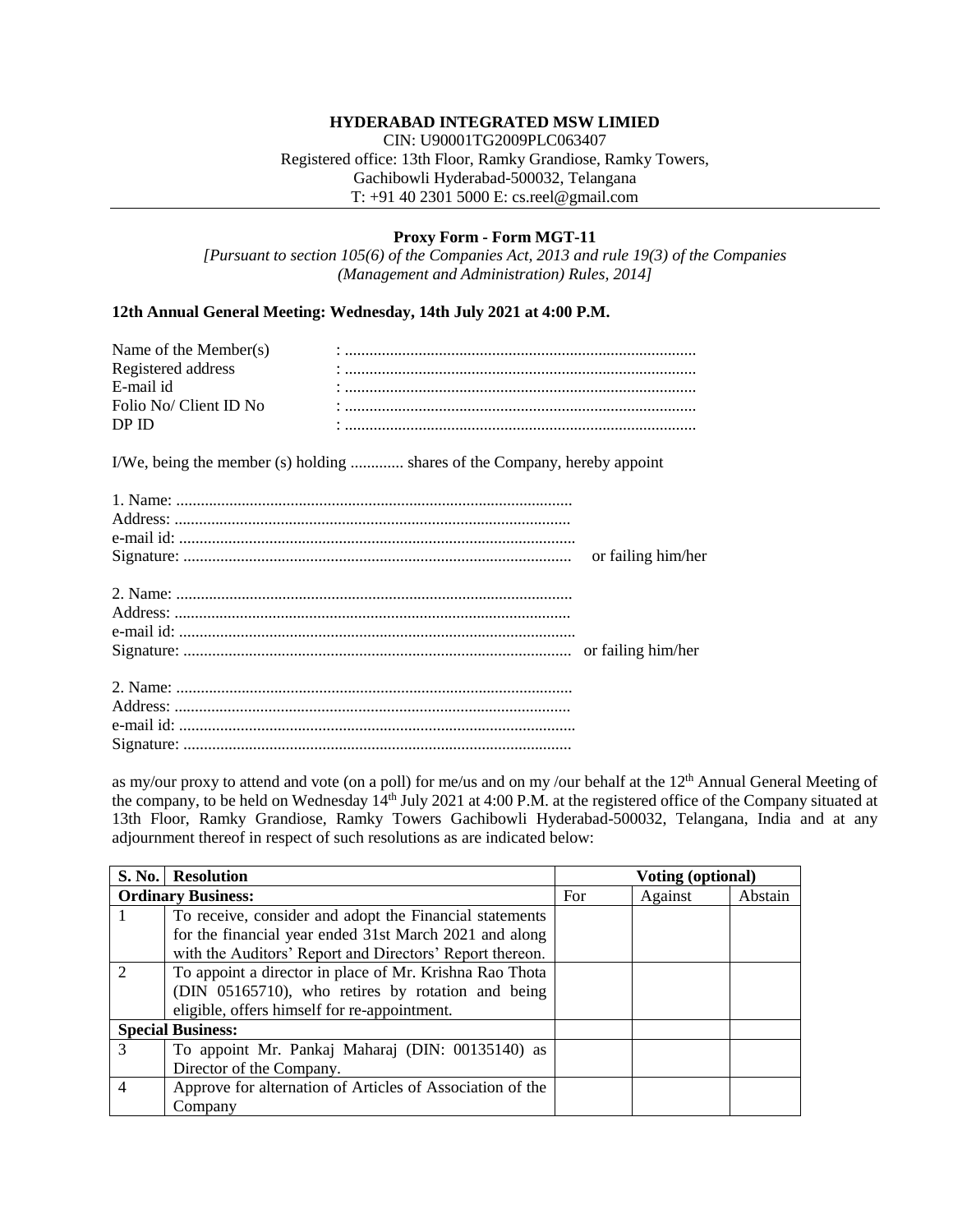Signed this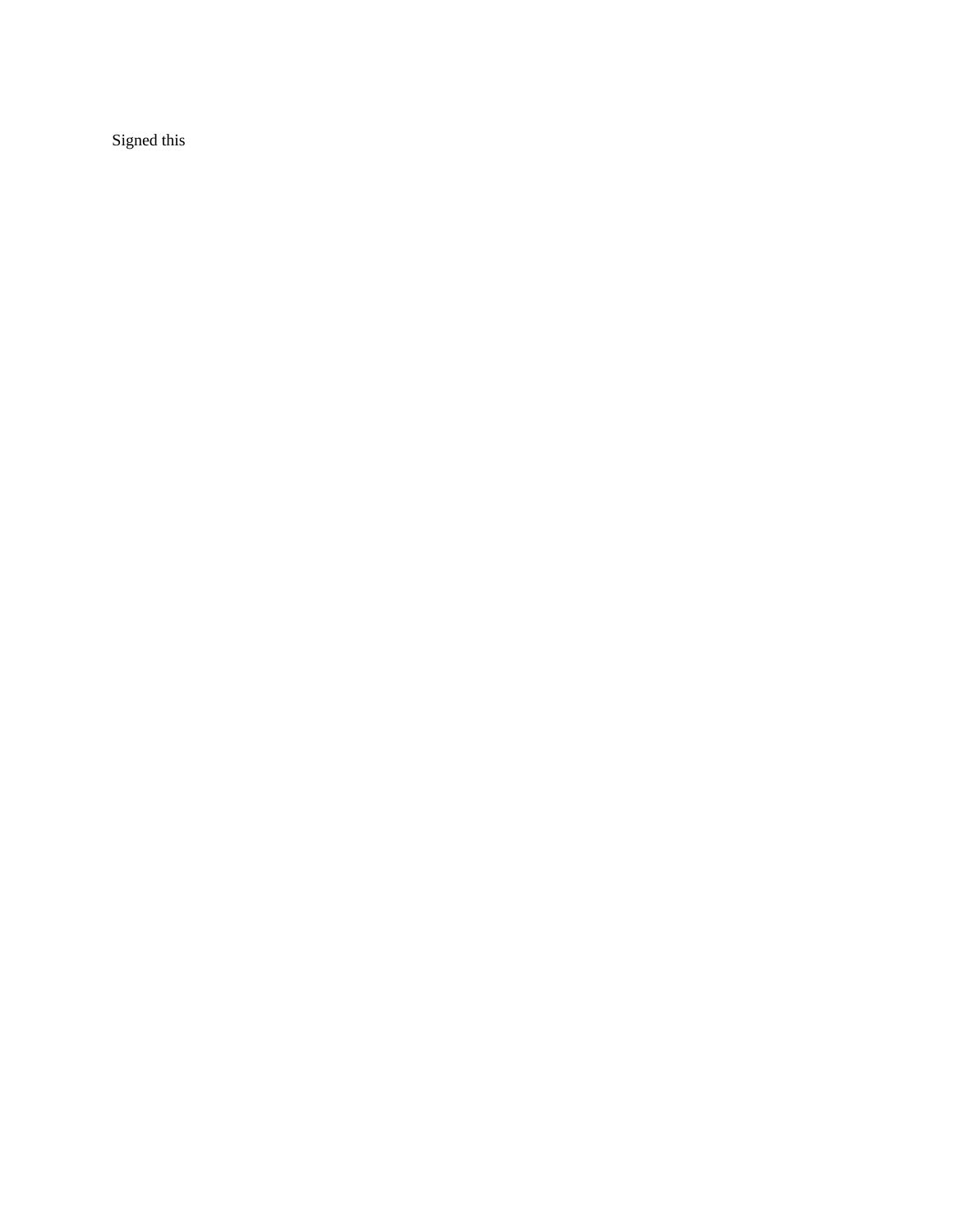| Signature of the Member |                                                    |
|-------------------------|----------------------------------------------------|
|                         | Affix revenue stamp of<br>not less than Rupees 1/- |

*Notes:*

- *1. The proxy form to be effective, should be duly stamped, completed, signed and must be returned so as to reach the Registered Office of the Company, not less than 48 hours before the time for holding the aforesaid meeting.*
- *2. The Proxy need not be a Member of the Company*
- *3. A person can act as a proxy on behalf of members not exceeding fifty and holding in aggregate not more than 10% of the total share capital of the Company carrying voting rights. A member holding more than 10% of the total share capital of the Company carrying voting rights may appoint a single person as proxy and such person shall not act as a proxy for any other person or shareholder.*
- *4. It is optional to indicate your preference. If you leave the 'for', 'against' or 'abstain' column blank against any or all of the resolutions, your proxy will be entitled to vote in the manner as he/she may deem appropriate.*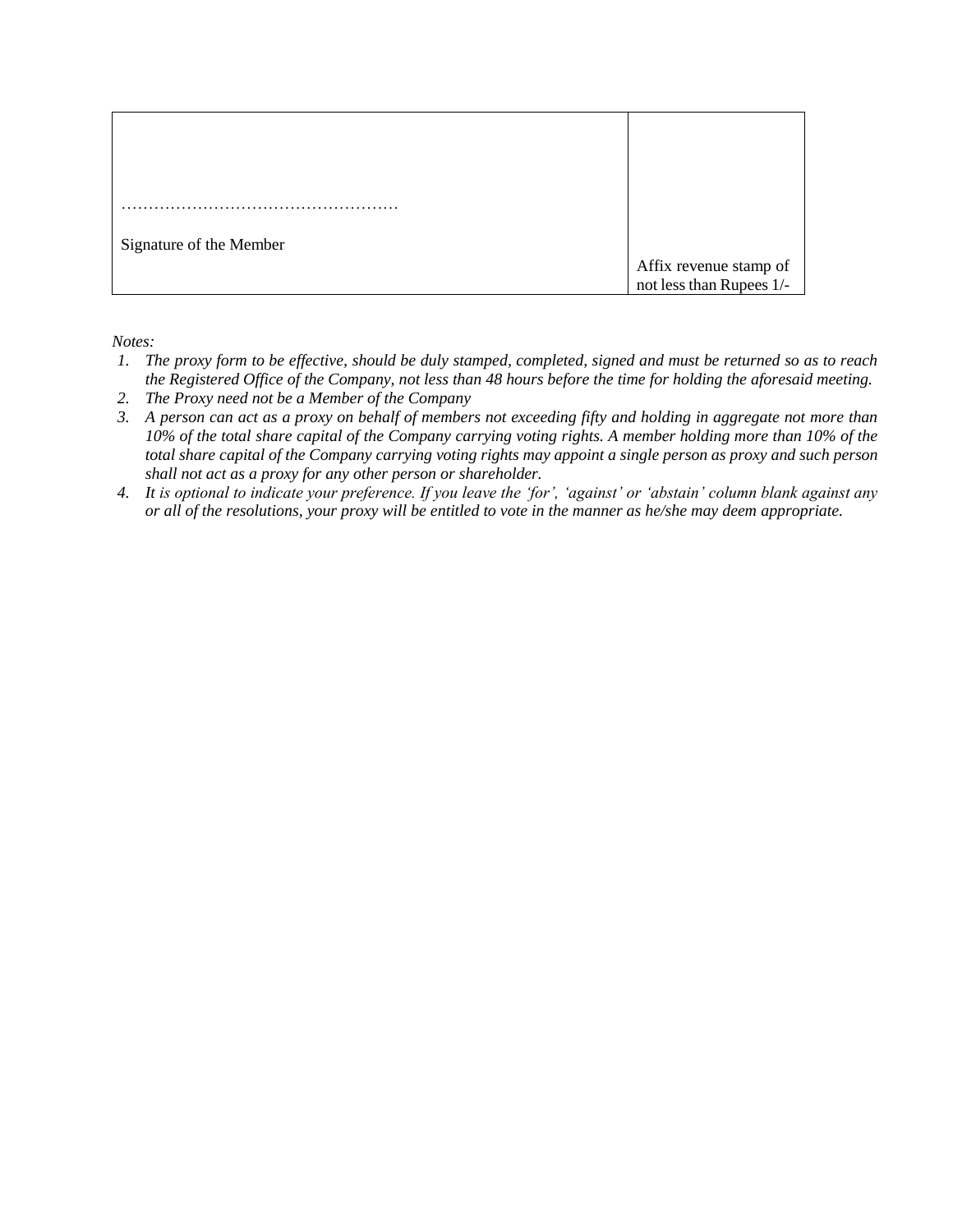## **HYDERABAD INTEGRATED MSW LIMIED**

CIN: U90001TG2009PLC063407 Registered office: 13th Floor, Ramky Grandiose, Ramky Towers, Gachibowli Hyderabad-500032, Telangana T: +91 40 2301 5000 E: cs.reel@gmail.com

#### **ATTENDANCE SLIP**

#### **12th Annual General Meeting: Wednesday, 14th July 2021 at 4:00 P.M.**

| Registered Folio No. / DP ID No. / Client ID |  |
|----------------------------------------------|--|
| Number of shares held                        |  |
|                                              |  |

I/we hereby record my presence at the 12th Annual General Meeting of the Company, held on Wednesday 14th July 2021 at 4:00 P.M. at the Registered Office of the Company situated at 13th Floor, Ramky Grandiose, Ramky Towers Gachibowli Hyderabad -500032, Telangana.

........................................................... Signature of the Shareholder/Proxy

*Notes:*

*1. Shareholders attending the meeting in person or through proxy are requested to fill in the Attendance Slip and submit the same at the attendance verification counter at the entrance of Meeting hall.*

*2. Bodies Corporate, whether a Company or not, who are members, may attend through their authorized representatives appointed under Section 113 of the Companies Act, 2013. A copy of authorization should be deposited with the Company.*

*3. The Annual Report for 2020-21 and Notice of the Annual General Meeting (AGM) along with attendance slip and proxy form is being sent to all the members at their addresses registered with the Company*